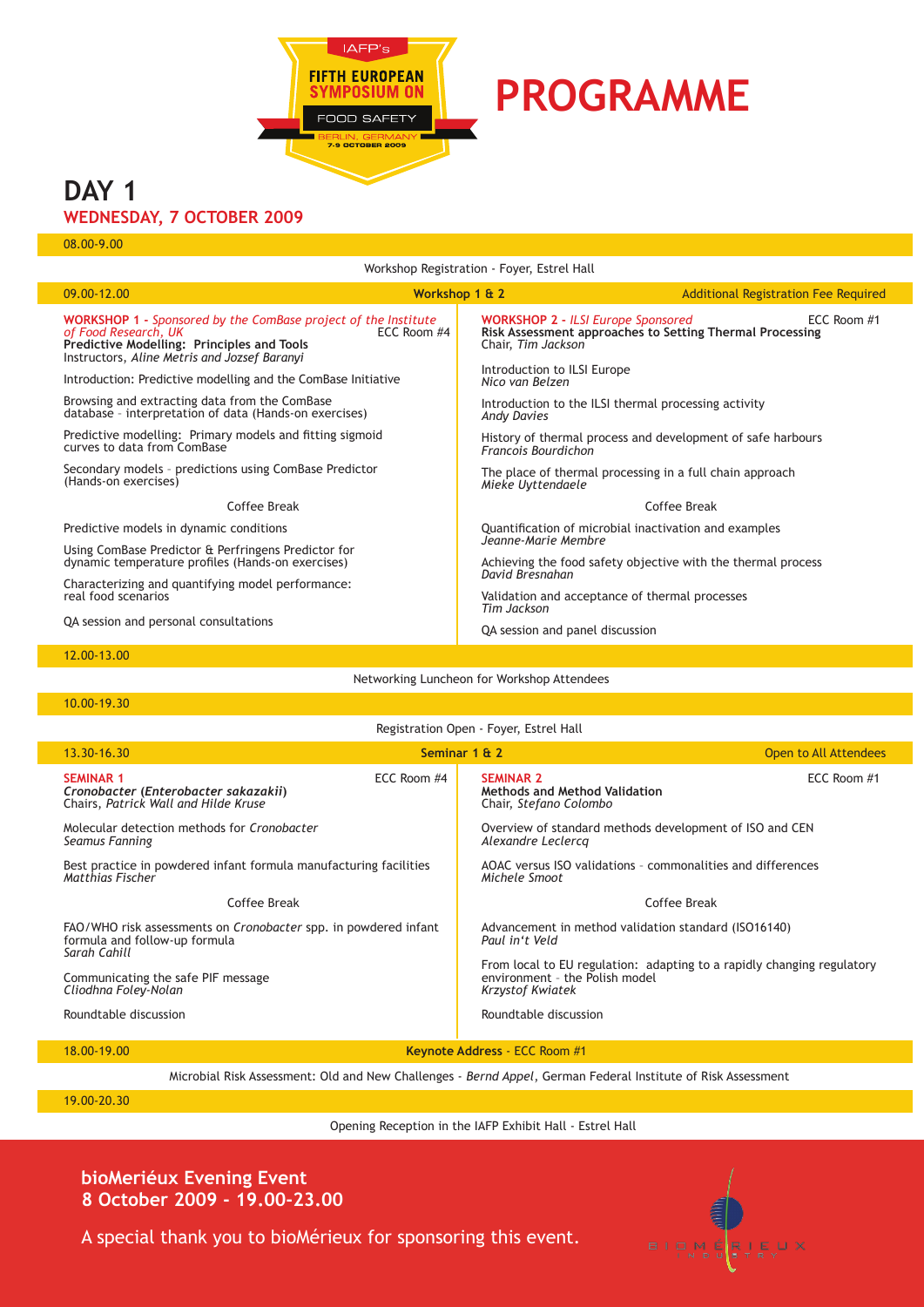# **DAY 2**

### **Thursday, 8 October 2009**

#### 08.00-17.00

| Registration Open - Foyer, Estrel Hall                                                                                |                          |             |  |  |
|-----------------------------------------------------------------------------------------------------------------------|--------------------------|-------------|--|--|
| 08.30-10.15                                                                                                           | <b>Plenary Session 1</b> | ECC Room #1 |  |  |
| Chair, Sarah Cahill                                                                                                   |                          |             |  |  |
| Introduction to IAFP and the Symposium, Vickie Lewandowski, IAFP President                                            |                          |             |  |  |
| Food Safety in Germany, <i>Eberhard Haunhorst</i> , Lower Saxony State Office for Consumer Protection and Food Safety |                          |             |  |  |
| The Safety of Imported Foods - EU Perspective, Wolf Maier, European Commission Delegation                             |                          |             |  |  |
|                                                                                                                       |                          |             |  |  |
| 10.15-11.00                                                                                                           |                          |             |  |  |
| Coffee Break - Estrel Hall                                                                                            |                          |             |  |  |
| 11.00-12.30                                                                                                           | <b>Plenary Session 2</b> | ECC Room #1 |  |  |
| Chair, Michele Storrs                                                                                                 |                          |             |  |  |

Food Safety in the European Union: ECDC's Role in Tracking the Burden of Disease and Trends*, Andrea Ammon,* ECDC The Irish Dioxin Crisis: Six Days that Shook the Nation, *Wayne Anderson*, Food Safety Authority of Ireland

#### 12.30-14.00

| Networking Luncheon - Estrel Hall                                                    |                 |                                                                                                                                                                                                            |                 |
|--------------------------------------------------------------------------------------|-----------------|------------------------------------------------------------------------------------------------------------------------------------------------------------------------------------------------------------|-----------------|
| 14.00-15.30                                                                          |                 | <b>Parallel Sessions</b>                                                                                                                                                                                   |                 |
| S1 - Salmonella and Low-moisture Foods<br>Chair, Peter McClure                       | $FCC$ Room $#1$ | S <sub>2</sub> - Chemical Contaminants in Foods<br><b>ILSI Europe Sponsored</b><br>Chair, Ib Knudsen                                                                                                       | $FCC$ Room $#4$ |
| Vulnerability and control options in the chocolate supply chain<br><b>Jeff Banks</b> |                 | Emerging issues in chemical contaminants - historical issues, current<br>and future topics<br><b>Benoit Schilter</b>                                                                                       |                 |
| Control of Salmonella in peanuts and peanut products<br>Paul Hall                    |                 | Overview of heat processing contaminants in food - a case study on<br>3-MCPD esters<br>Ib Knudsen<br>Risk-benefit assessment of heat processing contaminants - example<br>of acrylamide<br>Jelier Hoekstra |                 |
| Validation of industrial processes with respect to food safety<br>Anett Winkler      |                 |                                                                                                                                                                                                            |                 |

15.30-16.15

Coffee Break - Estrel Hall

| $16.15 - 17.45$                                                                                                                                                                                                                                                                                      |             |                                                                                                                                                                                                                     |             |
|------------------------------------------------------------------------------------------------------------------------------------------------------------------------------------------------------------------------------------------------------------------------------------------------------|-------------|---------------------------------------------------------------------------------------------------------------------------------------------------------------------------------------------------------------------|-------------|
| S3 - Round Table - Dealing with Global<br>Regulations, The Listeria Case<br>Chairs, Michael Brodsky and Ciaran Conway<br>Overview of Listerosis in the EU<br>Alexandre Leclercq<br>Panel discussion on challenges of different regulations for exported<br>foods<br>Matilda Freund and Peter McClure | ECC Room #1 | S4 - Food Packaging Safety and Emerging Issues<br>Chair, Benoit Schilter<br>Novel food packaging technologies and emerging safety issues<br>Nathalie Gontard<br>Mycotoxins and recent legislations<br>Simon Fdwards | ECC Room #4 |
| 19.00-23.00                                                                                                                                                                                                                                                                                          |             |                                                                                                                                                                                                                     |             |

*bioMerieux Sponsored Evening Event*

### **POSTER SESSION AND HOURS**

Poster Session 1 is Thursday, 8 October at the following times: 10.15-11.00 a.m. (coffee break) 12:30-13:15 p.m. (lunch)

Poster Session 2 is Friday, 9 October at the following times:

10.00-10.45 a.m. (coffee break) 12:30-13:15 p.m. (lunch)

*Poster Competition Winners will be announced at Plenary Session 3. The competition will recognize the top two students and one overall winner.*